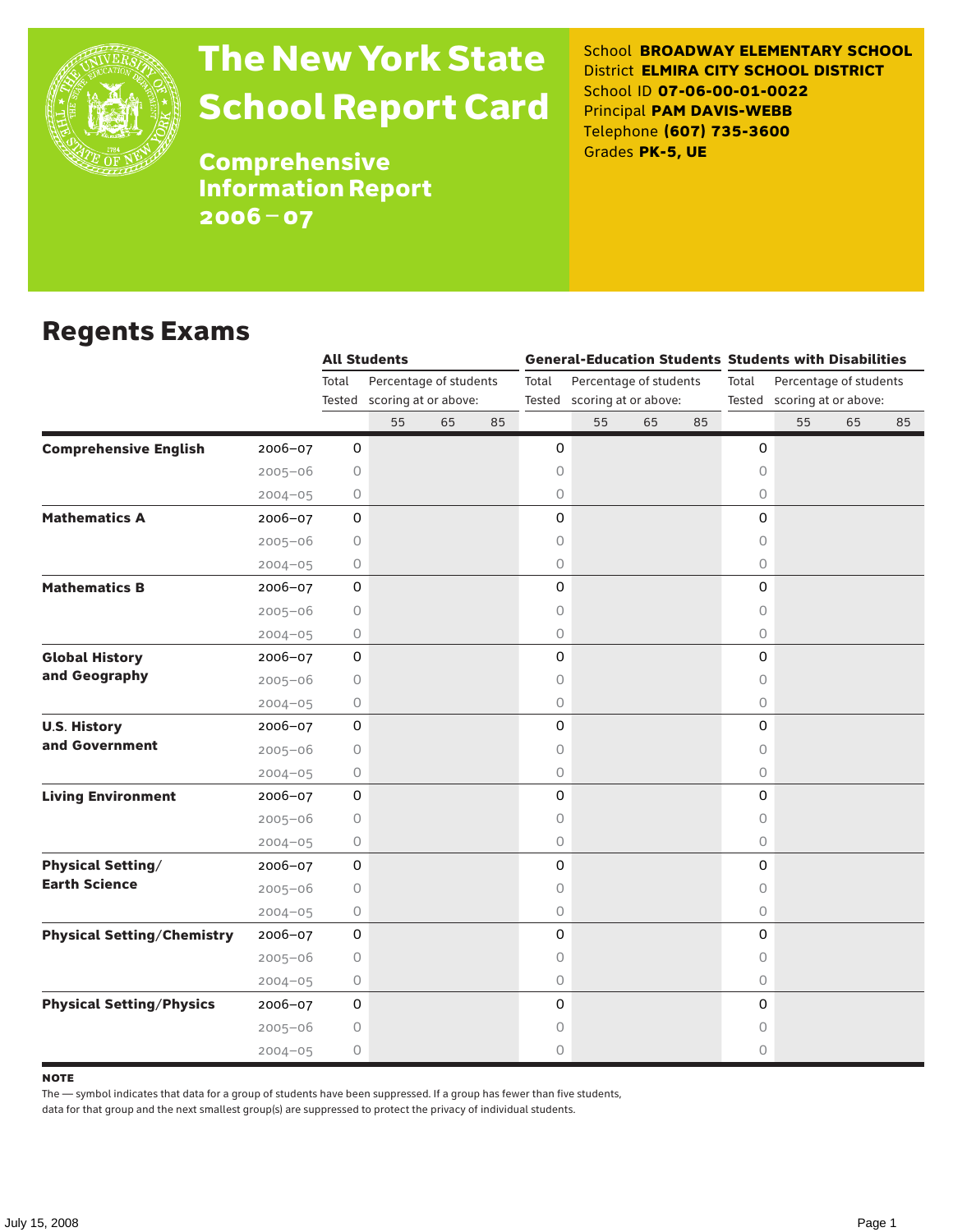School **BROADWAY ELEMENTARY SCHOOL** District **ELMIRA CITY SCHOOL DISTRICT** School ID **07-06-00-01-0022**

#### New York State English as a Second Language Achievement Test (NYSESLAT)

|                  |             | <b>All Students</b> |  |                                                                  |  |       | <b>General-Education Students</b> |                                                                  |                     |  |       |                                                                           | <b>Students with Disabilities</b> |  |  |                     |  |       |
|------------------|-------------|---------------------|--|------------------------------------------------------------------|--|-------|-----------------------------------|------------------------------------------------------------------|---------------------|--|-------|---------------------------------------------------------------------------|-----------------------------------|--|--|---------------------|--|-------|
|                  |             | Total               |  | Percent of students scoring<br>Tested in each performance level: |  |       | Total                             | Percent of students scoring<br>Tested in each performance level: |                     |  |       | Percent of students scoring<br>Total<br>Tested in each performance level: |                                   |  |  |                     |  |       |
|                  |             |                     |  | Begin. Interm. Adv.                                              |  | Prof. |                                   |                                                                  | Begin. Interm. Adv. |  | Prof. |                                                                           |                                   |  |  | Begin. Interm. Adv. |  | Prof. |
| <b>Listening</b> | 2006-07     | 0                   |  |                                                                  |  |       | 0                                 |                                                                  |                     |  |       |                                                                           | 0                                 |  |  |                     |  |       |
| and Speaking     | $2005 - 06$ | 0                   |  |                                                                  |  |       | 0                                 |                                                                  |                     |  |       |                                                                           | $\circ$                           |  |  |                     |  |       |
| $(Grades K-1)$   | $2004 - 05$ | 0                   |  |                                                                  |  |       | $\circ$                           |                                                                  |                     |  |       |                                                                           | 0                                 |  |  |                     |  |       |
| <b>Reading</b>   | $2006 - 07$ | 0                   |  |                                                                  |  |       | 0                                 |                                                                  |                     |  |       |                                                                           | 0                                 |  |  |                     |  |       |
| and Writing      | $2005 - 06$ | 0                   |  |                                                                  |  |       | $\circ$                           |                                                                  |                     |  |       |                                                                           | $\circ$                           |  |  |                     |  |       |
| $(Grades K-1)$   | $2004 - 05$ | 0                   |  |                                                                  |  |       | $\circ$                           |                                                                  |                     |  |       |                                                                           | 0                                 |  |  |                     |  |       |
| <b>Listening</b> | 2006-07     | 0                   |  |                                                                  |  |       | 0                                 |                                                                  |                     |  |       |                                                                           | 0                                 |  |  |                     |  |       |
| and Speaking     | $2005 - 06$ | 0                   |  |                                                                  |  |       | $\circ$                           |                                                                  |                     |  |       |                                                                           | $\circ$                           |  |  |                     |  |       |
| (Grades $2-4$ )  | $2004 - 05$ | $\mathbf 1$         |  |                                                                  |  |       | $\mathbf 1$                       |                                                                  |                     |  |       |                                                                           | $\circ$                           |  |  |                     |  |       |
| <b>Reading</b>   | $2006 - 07$ | 0                   |  |                                                                  |  |       | 0                                 |                                                                  |                     |  |       |                                                                           | 0                                 |  |  |                     |  |       |
| and Writing      | $2005 - 06$ | 0                   |  |                                                                  |  |       | $\circ$                           |                                                                  |                     |  |       |                                                                           | $\circ$                           |  |  |                     |  |       |
| (Grades $2-4$ )  | $2004 - 05$ | 1                   |  |                                                                  |  |       | $\mathbf 1$                       |                                                                  |                     |  |       |                                                                           | 0                                 |  |  |                     |  |       |
| <b>Listening</b> | 2006-07     | 0                   |  |                                                                  |  |       | 0                                 |                                                                  |                     |  |       |                                                                           | 0                                 |  |  |                     |  |       |
| and Speaking     | $2005 - 06$ | 0                   |  |                                                                  |  |       | $\circ$                           |                                                                  |                     |  |       |                                                                           | $\circ$                           |  |  |                     |  |       |
| $(Grades 5-6)$   | $2004 - 05$ | 0                   |  |                                                                  |  |       | $\bigcirc$                        |                                                                  |                     |  |       |                                                                           | 0                                 |  |  |                     |  |       |
| <b>Reading</b>   | 2006-07     | 0                   |  |                                                                  |  |       | 0                                 |                                                                  |                     |  |       |                                                                           | 0                                 |  |  |                     |  |       |
| and Writing      | $2005 - 06$ | 0                   |  |                                                                  |  |       | $\circ$                           |                                                                  |                     |  |       |                                                                           | $\circ$                           |  |  |                     |  |       |
| $(Grades 5-6)$   | $2004 - 05$ | 0                   |  |                                                                  |  |       | $\bigcirc$                        |                                                                  |                     |  |       |                                                                           | 0                                 |  |  |                     |  |       |
| <b>Listening</b> | 2006-07     | 0                   |  |                                                                  |  |       | 0                                 |                                                                  |                     |  |       |                                                                           | 0                                 |  |  |                     |  |       |
| and Speaking     | $2005 - 06$ | $\circ$             |  |                                                                  |  |       | 0                                 |                                                                  |                     |  |       |                                                                           | $\circ$                           |  |  |                     |  |       |
| (Grades $7-8$ )  | $2004 - 05$ | 0                   |  |                                                                  |  |       | 0                                 |                                                                  |                     |  |       |                                                                           | 0                                 |  |  |                     |  |       |
| <b>Reading</b>   | 2006-07     | 0                   |  |                                                                  |  |       | 0                                 |                                                                  |                     |  |       |                                                                           | 0                                 |  |  |                     |  |       |
| and Writing      | $2005 - 06$ | 0                   |  |                                                                  |  |       | $\circ$                           |                                                                  |                     |  |       |                                                                           | $\circ$                           |  |  |                     |  |       |
| $(Grades 7-8)$   | $2004 - 05$ | 0                   |  |                                                                  |  |       | $\bigcirc$                        |                                                                  |                     |  |       |                                                                           | 0                                 |  |  |                     |  |       |
| <b>Listening</b> | $2006 - 07$ | 0                   |  |                                                                  |  |       | 0                                 |                                                                  |                     |  |       |                                                                           | 0                                 |  |  |                     |  |       |
| and Speaking     | $2005 - 06$ | 0                   |  |                                                                  |  |       | $\circ$                           |                                                                  |                     |  |       |                                                                           | $\circ$                           |  |  |                     |  |       |
| $(Grades g-12)$  | $2004 - 05$ | 0                   |  |                                                                  |  |       | $\bigcirc$                        |                                                                  |                     |  |       |                                                                           | $\circ$                           |  |  |                     |  |       |
| <b>Reading</b>   | 2006-07     | 0                   |  |                                                                  |  |       | 0                                 |                                                                  |                     |  |       |                                                                           | 0                                 |  |  |                     |  |       |
| and Writing      | $2005 - 06$ | 0                   |  |                                                                  |  |       | 0                                 |                                                                  |                     |  |       |                                                                           | 0                                 |  |  |                     |  |       |
| $(Grades g-z)$   | $2004 - 05$ | 0                   |  |                                                                  |  |       | 0                                 |                                                                  |                     |  |       |                                                                           | 0                                 |  |  |                     |  |       |

#### **NOTE**

The — symbol indicates that data for a group of students have been suppressed. If a group has fewer than five students,

data for that group and the next smallest group(s) are suppressed to protect the privacy of individual students.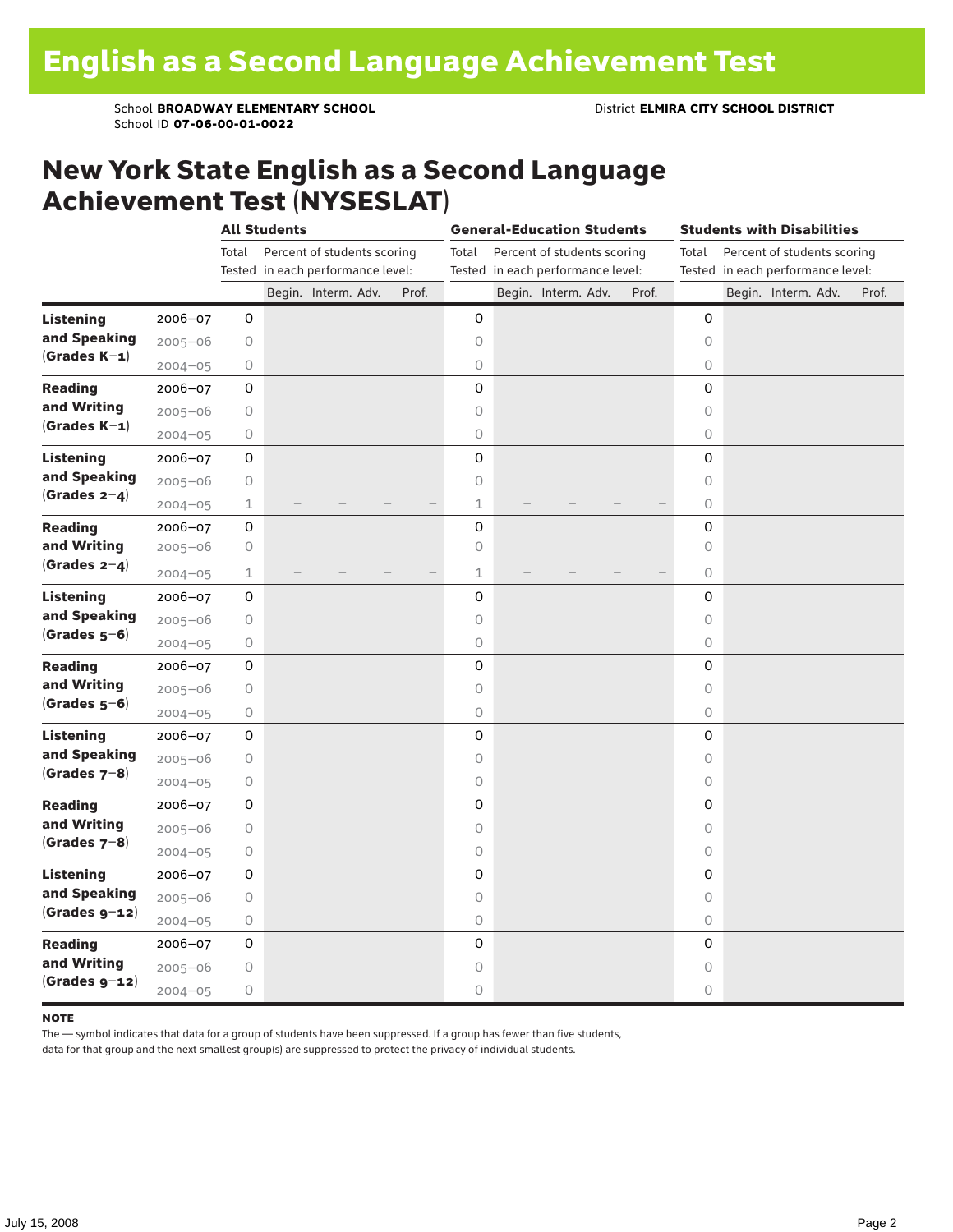School **BROADWAY ELEMENTARY SCHOOL** District **ELMIRA CITY SCHOOL DISTRICT** School ID **07-06-00-01-0022**

### Elementary/Middle-Level Social Studies 2006–07

|                                   | <b>All Students</b>                                         |     |  |         |                |       | <b>General-Education Students</b>                  |     |     |     | <b>Students with Disabilities</b>                           |     |     |     |                |  |
|-----------------------------------|-------------------------------------------------------------|-----|--|---------|----------------|-------|----------------------------------------------------|-----|-----|-----|-------------------------------------------------------------|-----|-----|-----|----------------|--|
|                                   | Percentage of students<br>Total<br>Tested scoring at level: |     |  |         |                | Total | Percentage of students<br>Tested scoring at level: |     |     |     | Percentage of students<br>Total<br>Tested scoring at level: |     |     |     |                |  |
|                                   |                                                             |     |  |         | $\overline{4}$ |       |                                                    |     |     |     |                                                             |     |     |     | $\overline{4}$ |  |
| <b>Elementary</b><br><b>Level</b> | 61                                                          | 13% |  | 21% 52% | 13%            | 50    | 12%                                                | 22% | 50% | 16% | 11                                                          | 18% | 18% | 64% | 0%             |  |
| <b>Middle Level</b>               | 0                                                           |     |  |         |                | 0     |                                                    |     |     |     | 0                                                           |     |     |     |                |  |

#### 2003 Total Cohort Performance on Regents Exams After Four Years

|                                        | <b>All Students</b>                                                   |           |  |  |                                                                            |          | <b>General-Education Students</b> |  |                                                                               | <b>Students with Disabilities</b> |  |  |  |  |  |
|----------------------------------------|-----------------------------------------------------------------------|-----------|--|--|----------------------------------------------------------------------------|----------|-----------------------------------|--|-------------------------------------------------------------------------------|-----------------------------------|--|--|--|--|--|
|                                        | Cohor<br>Enroll<br>Percentage of<br>students scoring:<br>65-84 85-100 |           |  |  | Coho<br>Percentage of<br>$\circ$<br>ᇛ<br>students scoring:<br>65-84 85-100 |          |                                   |  | Cohort<br>Percentage of<br>o,<br>문<br>students scoring:<br>55-64 65-84 85-100 |                                   |  |  |  |  |  |
|                                        |                                                                       | $55 - 64$ |  |  |                                                                            |          | $55 - 64$                         |  |                                                                               |                                   |  |  |  |  |  |
| <b>Global History</b><br>and Geography | 0                                                                     |           |  |  |                                                                            | 0        |                                   |  |                                                                               | 0                                 |  |  |  |  |  |
| <b>U.S. History</b><br>and Government  | 0                                                                     |           |  |  |                                                                            | $\Omega$ |                                   |  |                                                                               | 0                                 |  |  |  |  |  |
| <b>Science</b>                         | 0                                                                     |           |  |  |                                                                            | 0        |                                   |  |                                                                               | 0                                 |  |  |  |  |  |

## New York State Alternate Assessments (NYSAA) 2006–07

|                         | <b>All Students</b> |                  |                            |   |   |  |  |  |  |  |
|-------------------------|---------------------|------------------|----------------------------|---|---|--|--|--|--|--|
|                         | Total               |                  | Number of students scoring |   |   |  |  |  |  |  |
|                         |                     | Tested at Level: |                            |   |   |  |  |  |  |  |
|                         |                     | 1                | $\mathcal{P}$              | 3 | 4 |  |  |  |  |  |
| <b>Elementary Level</b> |                     |                  |                            |   |   |  |  |  |  |  |
| Social Studies          | 0                   |                  |                            |   |   |  |  |  |  |  |
| <b>Middle Level</b>     |                     |                  |                            |   |   |  |  |  |  |  |
| Social Studies          | 0                   |                  |                            |   |   |  |  |  |  |  |
| <b>Secondary Level</b>  |                     |                  |                            |   |   |  |  |  |  |  |
| English Language Arts   | O                   |                  |                            |   |   |  |  |  |  |  |
| <b>Mathematics</b>      | Ω                   |                  |                            |   |   |  |  |  |  |  |
| Social Studies          | Ω                   |                  |                            |   |   |  |  |  |  |  |
| Science                 | O                   |                  |                            |   |   |  |  |  |  |  |

The New York State Alternate Assessment (NYSAA) is for students with severe cognitive disabilities. Results for students taking the NYSAA in English language arts, mathematics, and science at the elementary and middle levels are available in the *Accountability and Overview Report* part of *The New York State Report Card*.

The — symbol indicates that data for a group of students have been suppressed. If a group has fewer than five students, data for that group and the next smallest group(s) are suppressed to protect the privacy of individual students.

**NOTE**